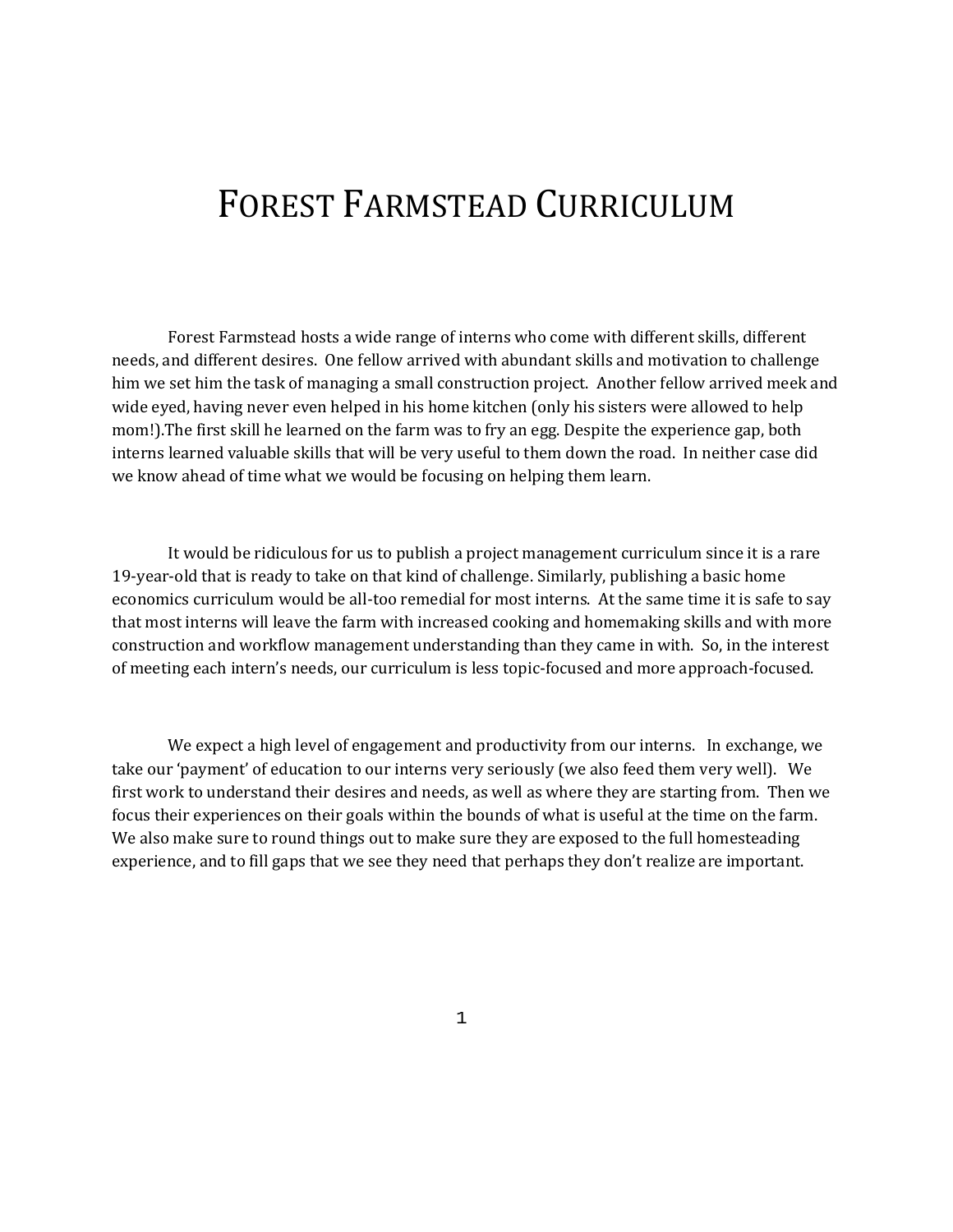## KEY FEATURES OF EDUCATION AT FOREST FARMSTEAD.

## **DIVERSITY**

It is very rare that one day will not contain three or more main work tasks each with its own opportunity for instruction, experiencing something new, or deepening one's understanding of something already covered. We also work with other homesteaders in the local community to provide experiences not available on our homestead (beekeeping, agro-forestry, and horses are some recent examples). We also have mutual agreements with other educational farms to allow free admission to workshops for our respective interns, which means it is likely that there will be a few formal instructional workshops available in any given intern's stay.

Forest Farmstead is not looking for grunts to just do the same task all day, day in and day out. Our operation is sufficiently diverse that we can make each work/learn day varied between field, forest, and kitchen, between physical, mental, and precision work. Furthermore we have the ability to focus the intern experience here to match their interests and abilities.

### IN PERSON

Instruction will be given in two ways: The first is a formal introduction at the beginning of a task explaining the why and how of it, and how it fits into the larger picture. The second mode is extemporaneously during the job as Terrance, Erin, or Alden notice something cool or interesting about the job, or in response to questions. We are almost always working by an intern's side or checking in often so that they get plenty of opportunity for one on one instruction.

Of course Interns learn a ton that we don't teach them that just comes from living in this environment. The farm also has a library with a wealth of books on various topics that interns will be able to dive into if their interests grow beyond our direct experience.

## HANDS ON

Most of what interns learn here will be by doing. Many skills and knowledge come just with the doing of a task. For instance plant physiology is best learned by pulling weeds. The evolutionary strategies behind matting roots, vs tap roots, vs rhizomes, becomes abundantly clear as one trains their body to overcome those various aptitudes for keeping the plants firmly in the ground. While this is supplemented by instruction it is fundementally based on the intern's visceral experience.

There are other tasks in which formal instruction is essential but without the doing of it immediately afterwards would never really stick into one's brain in a useful way. For instance when we teach grafting in the spring we will talk over the fundamentals of grafting, demonstrate successful and unsuccessful grafts from the previous year, demonstrate one or more grafting techniques, and then allowing the intern to do as many grafts as they like. This last stage is where the learning sets in, the cambium layer once just another line in a target shaped drawing in a book, is now very clearly where the lifeblood of the tree either will or will not be able to flow into the scion wood to produce a honeycrisp apple on a wild crabapple trunk.

Not only does experiential education solidify the useful information in the intern's brain, it also instills familiarity and confidence so that years later attempting the same task again will not be intimidating, even if they do have to run to YouTube to refresh their brain.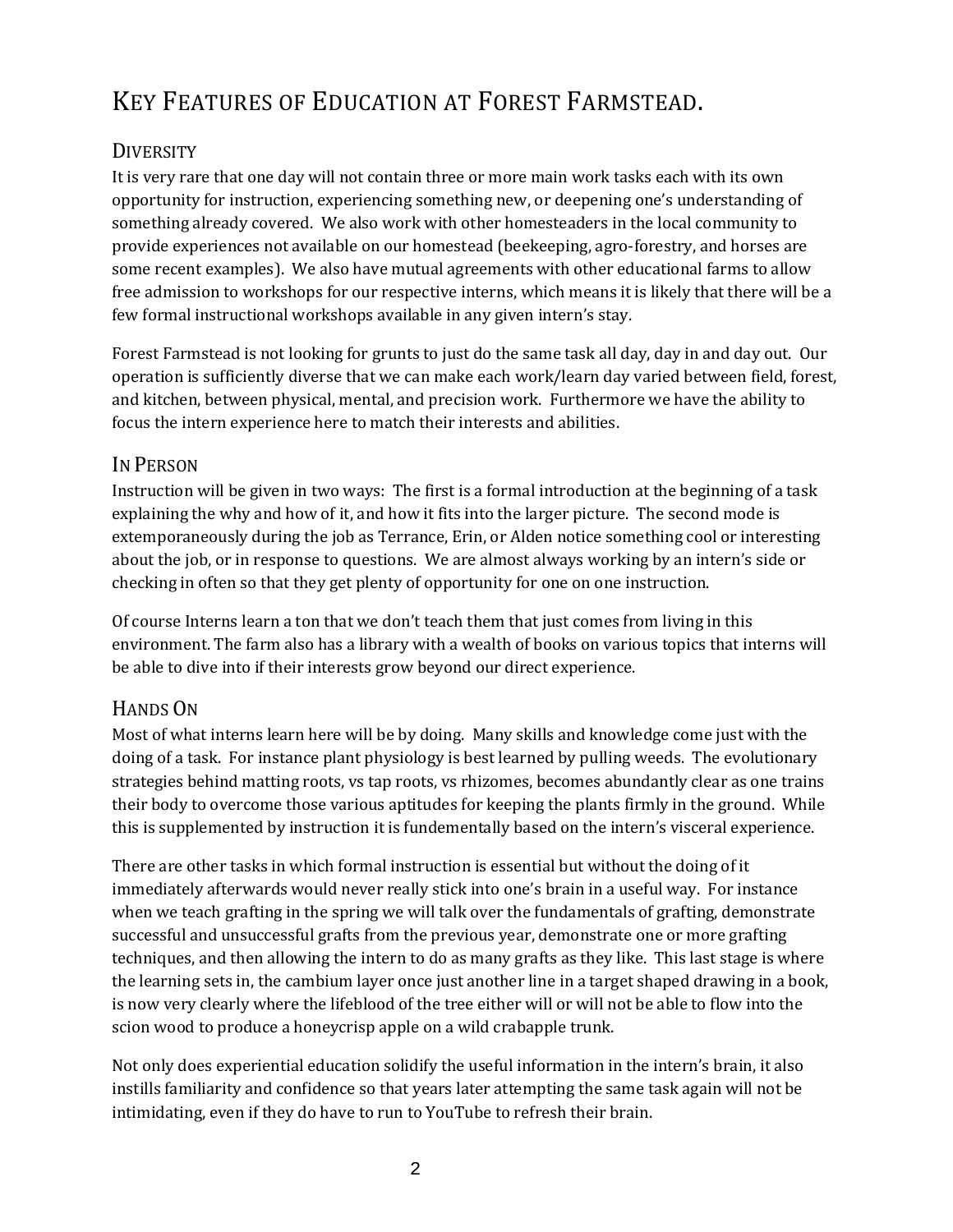## CORE CONCEPTS TAUGHT AT FOREST FARMSTEAD

#### WORK ETHIC

While we support the individual needs of every intern we are not here to be anyone's parent (except our own kids). Likewise being a 'boss' is not our idea of fun either. We intend to be mentors helping interns achieve their goals insofar as they align with the tasks available on the farm. So we will not be forcing anyone to do anything; we will present tasks and opportunities based on our communications with interns about their goals and interests that also align with our current needs on the farm. An intern has a lot of control over how much he or she can get out of each task, by asking questions and communicating effectively where they want their experience to go. Of course we hope that part of every intern's goal is to see this farm succeed since the only tasks we can assign are ones that need done and sometimes those may not be on an intern's A-list.

There is more to teaching work ethic than the inherent experiential value of having full productive and meaningful workdays. We give formal instruction to our interns in their various tasks on work flow analysis, and task efficiency. While in an employment situation it is the boss who sets up productivity expectations. As a homesteader (a lifestyle many of our interns aspire to) or otherwise self employed person, it is essential for them to have an internal sense of one's own work efficiency since the results of one's labor is the major determination of success or failure in those situations.

Only once have we had an intern whose main interest was getting up as late as possible, taking as long a lunch as possible, and quitting the day as early as possible. He succeeded fairly well at it, though we would not have kept him on for a second term. Most typically we find our interns learn the love of work by having tasks that are meaningful, educational, and sufficiently varied as to not cause boredom or excessive physical stress. It is our hope that our interns will go on into life able to enjoy the depth, creative expression, and fulfillment available in every work task, and have gained skills to be able to focus their careers to provide them with satisfying work days.

#### HONEST SUSTAINABILITY

Many come here with the idea of 'sustainability' being one of their main interests. While interns will learn many sustainable practices while here, the fundamental element we try to provide is a realistic and practical approach to sustainability.

As an example Erin and Terrance were vegetarians during college because clearly it was more sustainable to eat plants that took a tenth the resources to produce than factory farmed meat. When they originally moved to the Forest Farmstead it quickly became clear that a pork chop raised out the back door on grass, kitchen scraps, culls from the blueberry processing line, and November 1st pumpkins, was actually more sustainable than a plastic package of factory farmed tofu shipped from Minneapolis. This example illustrates the situational component of sustainability; sustainable here may not equal sustainable elsewhere.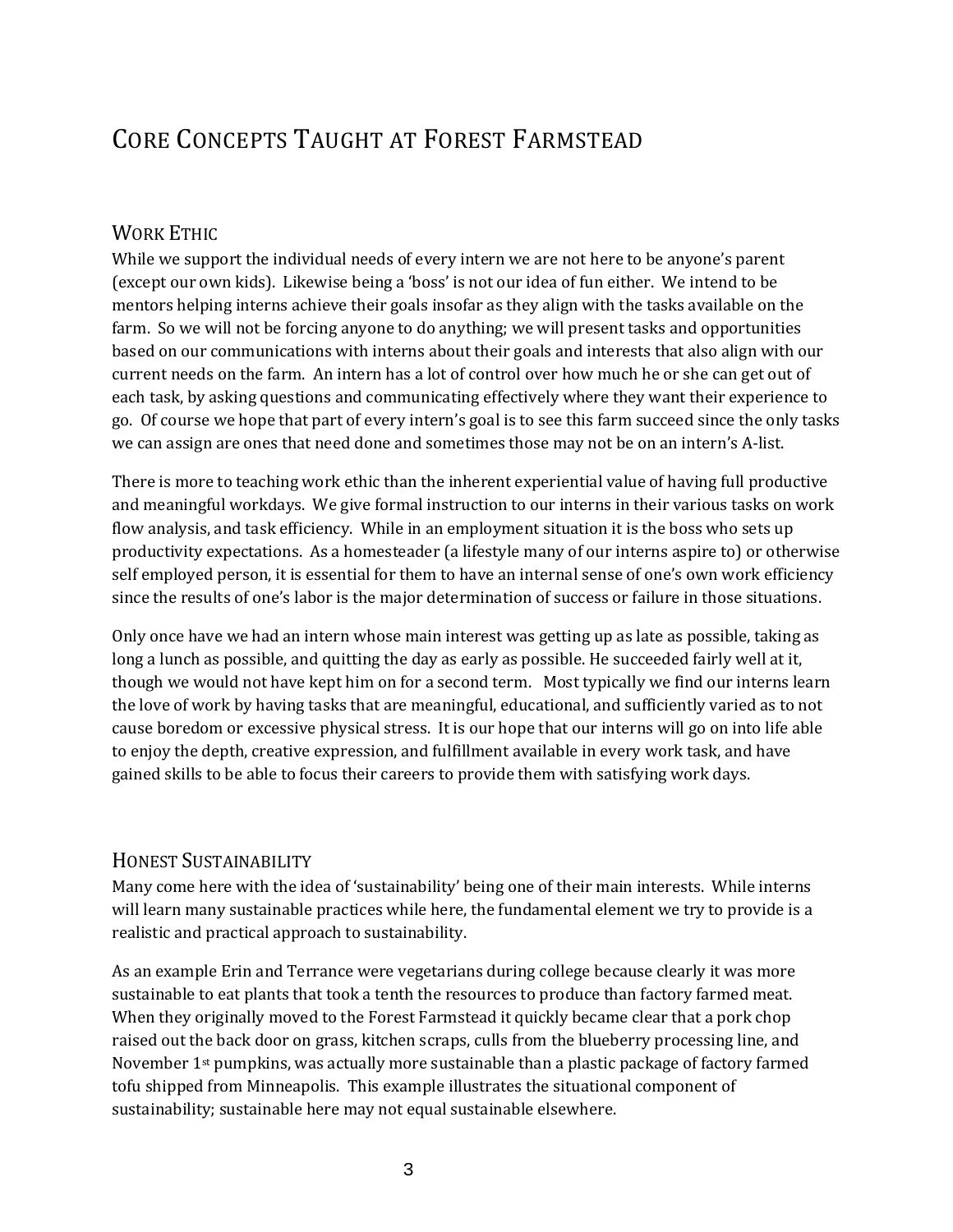Another component of honest sustainability is practical limits. As an example folks will often come dreaming of a self sustaining homestead. They will come here and experience and learn many ways in which we have approached that goal. They will eat many meals where 75% or more of what is on the plate comes from here. Their electricity will come from our off grid small renewable hydroelectric system. They will experience food preservation and put up 100 jars of salsa, and then, at the end of the long day they will have a good perspective on the value of a jar of salsa at the store.

Our emphasis here is teaching to make a better world but also in discovering the ways our current world already works well. Our emphasis is minimizing our impact and being at peace with the impact we do make. Our emphasis is in doing good in a balanced way that eschews concentrating all efforts into maximizing virtues in one aspect of life, at the expense of other aspects.

## A HUMAN'S PLACE IN NATURE

The Forest Farmstead is especially suited to provide the experiences and mentorship to viscerally understand how humans interact with nature and provide ways to do so skillfully.

#### **Control**

In our fields we do our best to have absolute control over what grows there. We till and weed to keep unwanted plants away. We chose which plants will go in at what times. We thin and transplant to keep the plants at set distances from each other. We fertilize so our plants will grow faster and healthier. We may even control the temperature by covering a row with cloth or plastic or mulch. Of course nature has its way of dropping more weed seeds, raining, or not raining, etc. That said it is in the field that the fundamental human trait of controlling nature is most emphasized and most appropriate. Interns will experience this struggle for control and learn skills to be effective at it, as well as when to stop trying and 'go with the flow'.

#### **Stewardship**

Our forest backs up against uncut wilderness all the way to the Canadian border and beyond. We use our forest for wood, for herbs, and for recreation. It is also used by dear, bald eagles, black bear, bobcat, salamander, coyote, grouse, mountain lion, and numerous birds and small mammals. It manages the water as it flows down the hill so we are not flooded in the winter, and so our pasture stays green all summer. The forest is a place where humans are an active participant but oneamong many. It is a place where our needs are just one of the considerations for appropriate forest management. The forest is the place where interns will learn about skillful resource extraction and the regenerative capacity of a natural ecosystem.

#### **Companionship**

In our pasture are some of the best loved animals that are also destined for the table. We raise our chickens from eggs and our bacon starts as piglets sucking on their mother's teats. Our society is one in which most everyone eats meat, eggs, or milk or uses various animal products. Yet squeamishness about the realities of the process by which we get these things has led to us consigning those task to others. On top of that we would like to pay as little as possible for that outsourcing. This leads inevitably to the control strategy mentioned above, but instead of plants it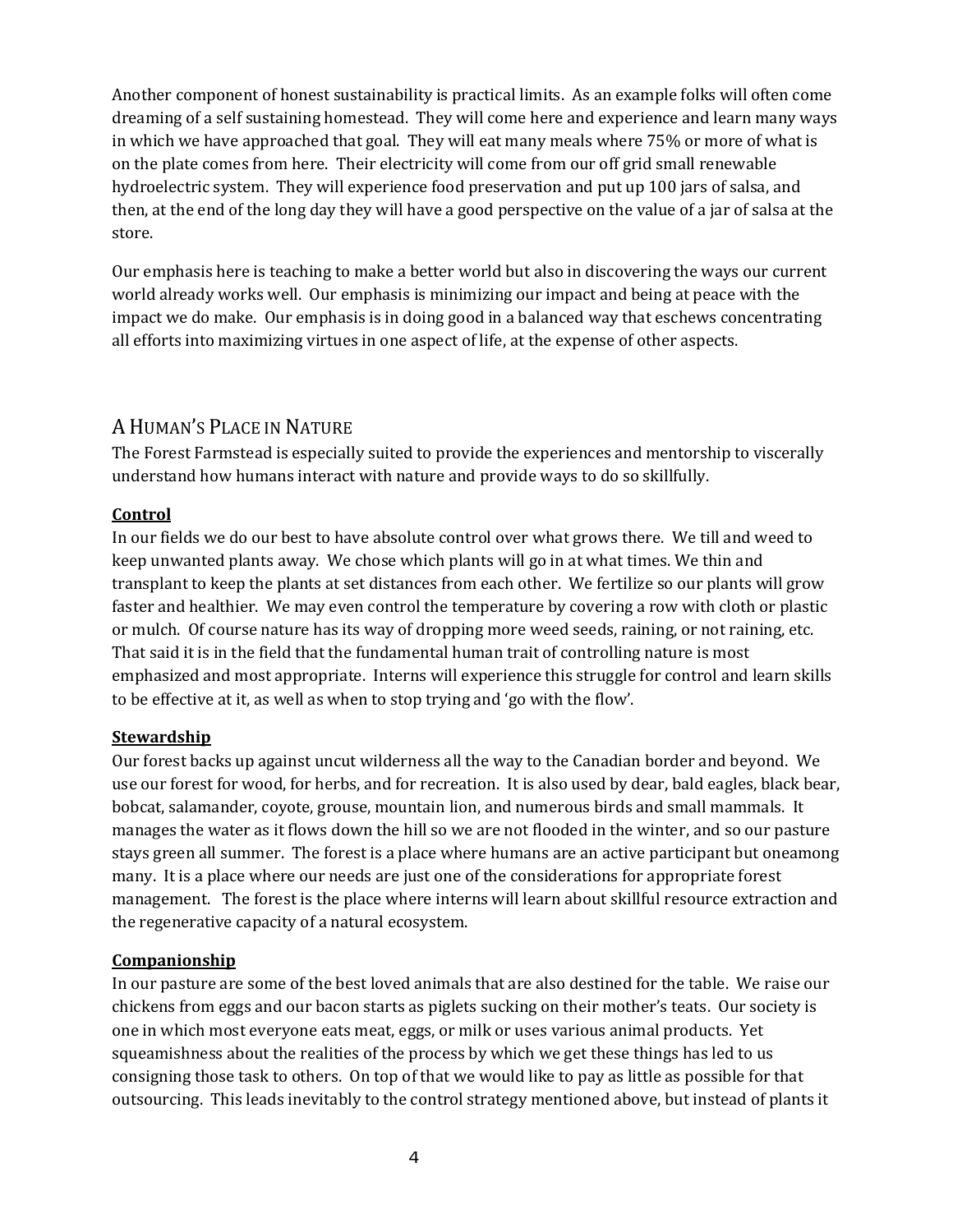is animals which are having their environments and lives strictly controlled to maximize yield at minimum cost.

Considering the possibility that plant abuse may be 'a thing', it is almost exclusively an academic and philosophical consideration. We the philosophers on the other hand are also in hard fact animals. We share many traits with those whom we are eating (to a greater or smaller extent) such as intelligence, capacity for pain, capacity for joy, the impulse to reproduce, etc. Our interns (depending on the season) will get a chance to participate in all stages of an animal's life, from placing eggs in the incubator to (always optional) taking an animal's life quickly and respectfully when it comes time to harvest. This intimacy with farm animals, we believe, is the only way to have the basis to approach humanity's appropriate relationship with our prey species.

#### **Appreciation**

The Forest Farmstead is sandwiched between the North Cascades National Park, and the Wild and Scenic Skagit River. As such there is an abundance of wild natural environment out the back door, or a bike ride away. While we don't 'teach' recreation we do encourage interns to take advantage of the abundance of opportunities around us. In this day and age of human dominance it is critical that we have areas of nature where we restrict ourselves to taking only pictures and leaving only footprints. Having an abundance of this nearby is a great contrast to have in the spectrum as we teach how to use the land well.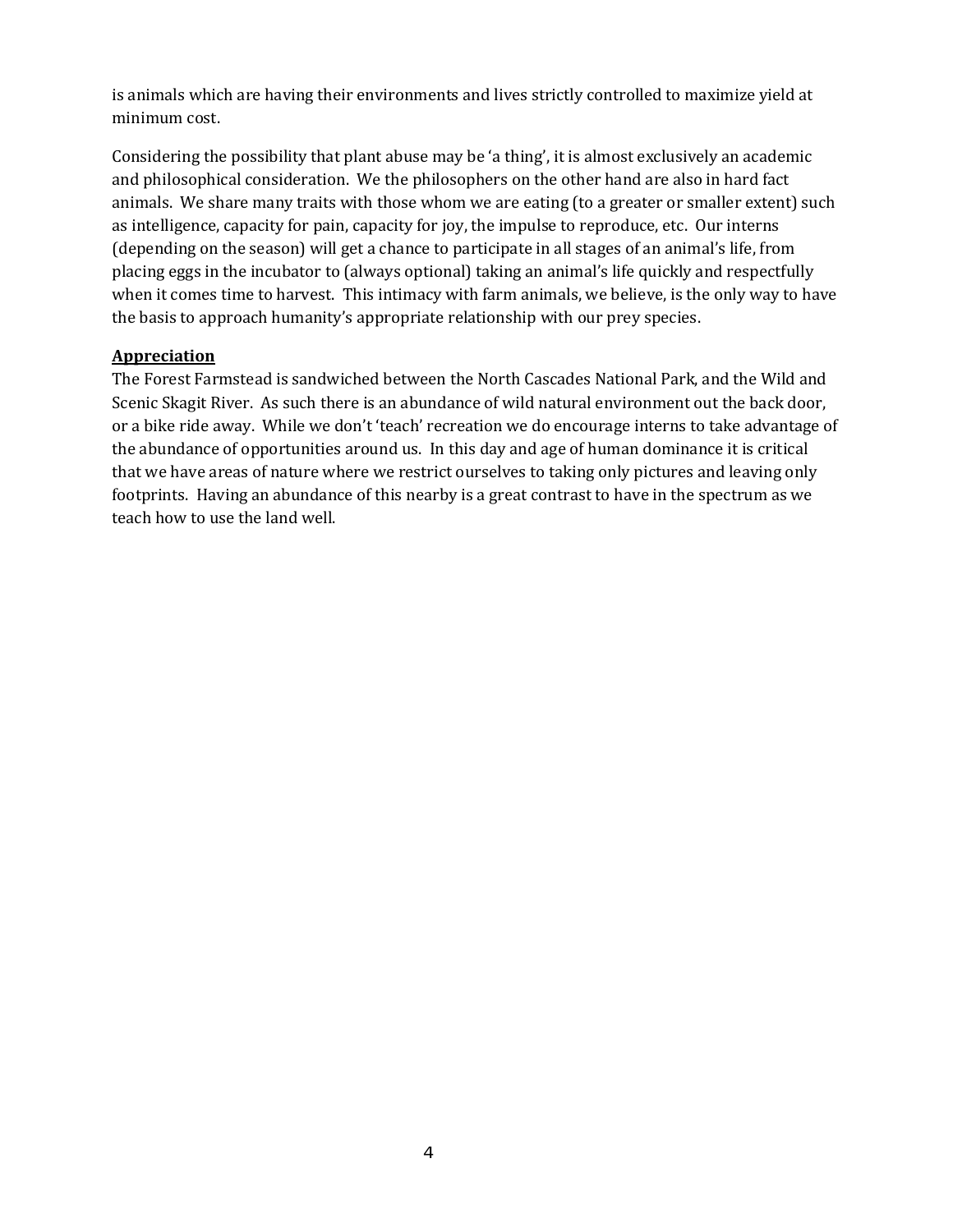## SPECIFIC SKILLS AVAILABLE AT FOREST FARMSTEAD

### IN THE ORCHARD

- $\bullet$  Pruning
- Grafting
- Organic treatment of orchard diseases
- Harvest
- Fruit storage

### IN THE FOREST

- Tree planting
- Native plant ID
- Forestry
- Sustainable wild harvest of herbs
- Firewood cutting
- Tree felling
- Charcoal making

## In the Field

- Direct seeding
- Transplanting
- Succession planting
- Greenhouse
- Cultivation
- Weed control
- Thinning
- Fertility
- Irrigation
- Pest insect control
- Harvesting
- Post harvest handling
- Crop storage

## IN THE WORKSHOP

- Carpentry
- $\bullet$  Plumbing
- Electrical
- Power tool safety
- Organization
- Tool care and maintenance
- Metal work

## IN THE PASTURE

- Pasture rotation
- Pasture health maintenance  $\bullet$
- $\bullet$ Animal nutrition
- Food waste recycling  $\bullet$
- Farrowing  $\bullet$
- Castration
- Hatching of eggs  $\bullet$
- Care of young poultry  $\bullet$
- Egg production  $\bullet$
- Culling of Hens  $\bullet$
- Chicken Butchery  $\bullet$
- Large animal butchering  $\bullet$
- Curing and tanning of hides  $\bullet$
- $\bullet$ Fence and gate construction and maintenance

## IN THE HOME AND KITCHEN

- Cooking
- Baking  $\bullet$
- Cleaning  $\bullet$
- $\bullet$ Canning
- Smoking  $\bullet$
- Pickling  $\bullet$
- Fermenting

## IN THE OFFICE

- Marketing
- Branding  $\bullet$
- Social media  $\bullet$
- $\bullet$ Web hosting
- Photo and Video publishing
- Grant writing  $\bullet$
- Budgeting  $\bullet$
- Bookkeeping  $\bullet$
- Sales  $\bullet$
- Invoicing  $\bullet$